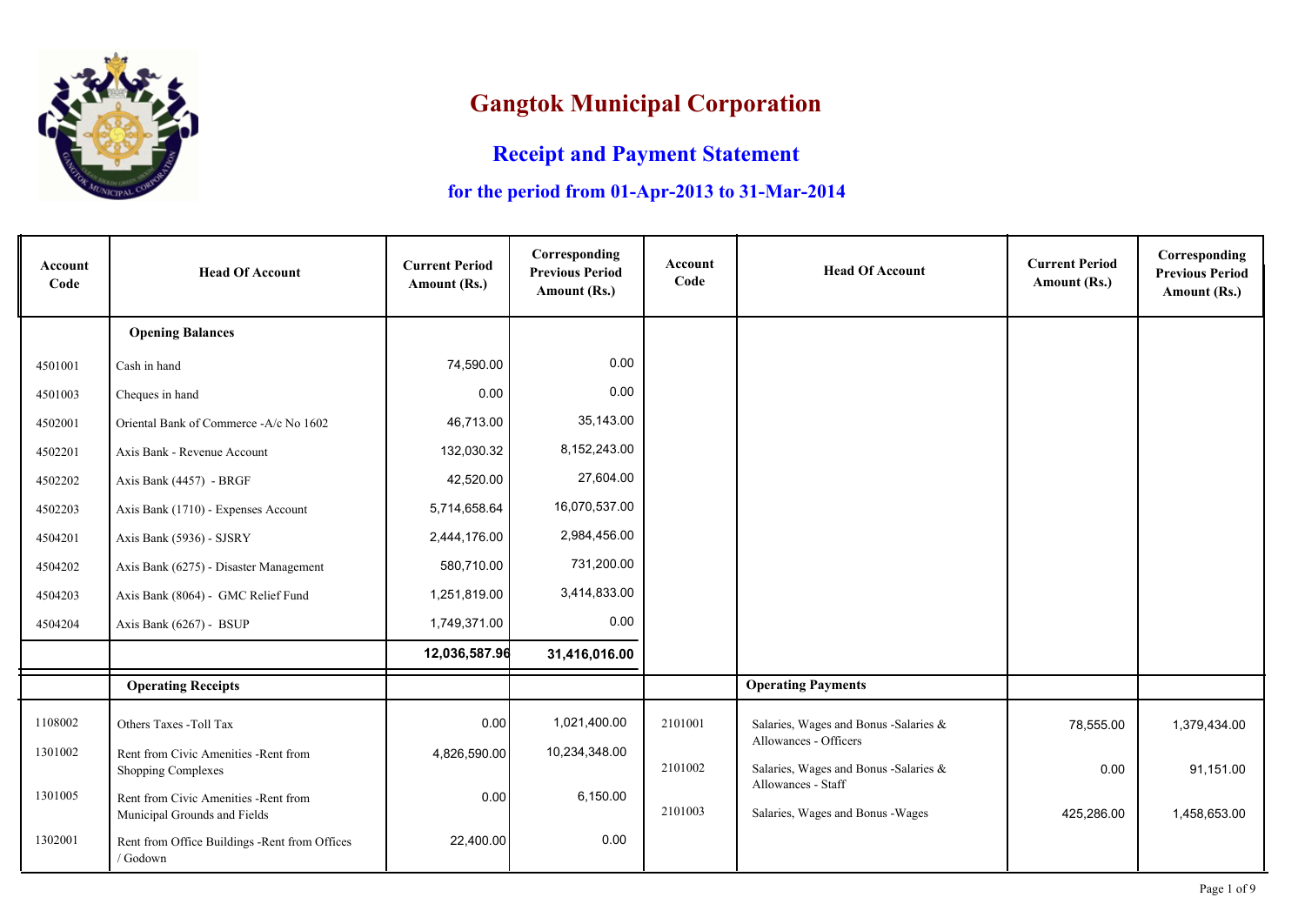| Account<br>Code | <b>Head Of Account</b>                                                           | <b>Current Period</b><br>Amount (Rs.) | Corresponding<br><b>Previous Period</b><br>Amount (Rs.) | Account<br>Code | <b>Head Of Account</b>                                                                                                      | <b>Current Period</b><br>Amount (Rs.) | Corresponding<br><b>Previous Period</b><br>Amount (Rs.) |
|-----------------|----------------------------------------------------------------------------------|---------------------------------------|---------------------------------------------------------|-----------------|-----------------------------------------------------------------------------------------------------------------------------|---------------------------------------|---------------------------------------------------------|
| 1401101         | Licensing Fees - Trade license fees                                              | 9,850,941.00                          | 10,204,080.95                                           | 2101004         | Salaries, Wages and Bonus - Bonus &<br>Ex-Gratia                                                                            | 178,000.00                            | 171,900.00                                              |
| 1401102         | Licensing Fees -Trade license Temporary<br>Permission fee                        | 3,300.00                              | 498,506.00                                              | 2101005         | Salaries, Wages and Bonus - Honorarium                                                                                      | 3,000.00                              | 1,684,000.00                                            |
| 1401110         | Licensing Fees -Licensing Fees from Bar                                          | 7,500.00                              | 0.00                                                    | 2101006         | Salaries, Wages and Bonus - Arrears and<br>Supplementary Pay                                                                | 552,457.00                            | 763,180.00                                              |
| 1401201         | Fees for Grant of Permit -Permit Fee                                             | 0.00                                  | 13,000.00                                               | 2101007         | Salaries, Wages and Bonus -Consolidated                                                                                     | 1,244,167.00                          | 2,182,483.00                                            |
| 1401300         | Fees for Certificate or Extract -Consolidated<br>Fees for Certificate or Extract | 8,765.00                              | 167,915.00                                              |                 | Pay                                                                                                                         |                                       |                                                         |
| 1402008         | Penalties and Fines - Other Penalties and Fines                                  | 936,456.00                            | 819,634.00                                              | 2102001         | Benefits and Allowances -Remuneration &<br>Fees (People Representatives) - Ward<br>Councillors, Mayor and MIC Members, etc. | 467,901.00                            | 95,600.00                                               |
| 1404001         | Other Fees -Advertisement fees (Hoarding &<br><b>Bannering Contracts)</b>        | 557,827.00                            | 0.00                                                    | 2102002         | Benefits and Allowances -Allowances to                                                                                      | 286,000.00                            | 14,531.00                                               |
| 1404012         | Other Fees -Miscellaneous fees                                                   | 0.00                                  | 2,740.00                                                |                 | People Representatives - Ward Councillors,<br>Mayor and MIC Members, etc.                                                   |                                       |                                                         |
| 1405005         | User Charges - Garbage Collection Charges                                        | 6,467,280.00                          | 6,244,039.50                                            | 2102006         | Benefits and Allowances -Compensation to<br>Staff                                                                           | 0.00                                  | 21,535.00                                               |
| 1405006         | User Charges -Pay & Use toilets                                                  | 0.00                                  | 125,200.00                                              | 2102010         | Conveyance allowance                                                                                                        | 96,000.00                             | 80,000.00                                               |
| 1405007         | User Charges -Parking Space Charges (On<br>contract)                             | 0.00                                  | 1,711,302.00                                            | 2102011         | Benefits and Allowances - Overtime                                                                                          | 90,000.00                             | 0.00                                                    |
| 1405012         | User Charges -Sanitation Charges                                                 | 127,362.50                            | 748,171.00                                              |                 | Allowance                                                                                                                   |                                       |                                                         |
| 1408000         | Other Charges -Consolidated Other Charges                                        | 0.00                                  | 4,000.00                                                | 2103001         | Pension - Pension / Family Pension<br>(Monthly)                                                                             | 0.00                                  | 1,218,925.00                                            |
| 1408001         | Other Charges - Other Charges                                                    | 0.00                                  | 59,500.00                                               | 2104002         | Other Terminal & Retirement Benefits                                                                                        | 0.00                                  | 34,742.00                                               |
| 1501101         | Sale of Forms & Publications - Sale of tender<br>papers                          | 63,000.00                             | 63,100.00                                               | 2104003         | -Retirement Gratuity<br>Other Terminal & Retirement Benefits                                                                | 0.00                                  | 836,325.00                                              |
| 1501102         | Sale of Forms & Publications - Sale of Trade                                     | 167,500.00                            | 185,624.00                                              |                 | -Provident Fund Contribution                                                                                                |                                       |                                                         |
|                 | License form                                                                     |                                       |                                                         | 2104005         | Other Terminal & Retirement Benefits<br>-Leave Encashment                                                                   | 261,632.00                            | 225,511.00                                              |
| 1501103         | Sale of Forms & Publications - Sale of Pass<br><b>Books</b>                      | 50.00                                 | 0.00                                                    | 2104006         | Other Terminal & Retirement Benefits -                                                                                      | 0.00                                  | 1,097,244.00                                            |
| 1504001         | Hire Charges for Vehicles - Hire Charges for                                     | 437,715.00                            | 97,900.00                                               |                 | Contribution for Leave Salary                                                                                               |                                       |                                                         |
| 1601001         | Vehicles<br>Revenue Grants-From State Government                                 | 0.00                                  | 16,244,000.00                                           | 2201002         | Rent, Rates and Taxes - Rent of Municipal<br>School Building                                                                | 0.00                                  | 30,000.00                                               |
| 1602001         | Re-imbursement of expenses-From State                                            | 36,480.00                             | 0.00                                                    | 2201003         | Rent, Rates and Taxes -Others Rents                                                                                         | 117,000.00                            | 30,000.00                                               |
|                 | Government                                                                       |                                       |                                                         | 2201101         | Office Maintenance -Electricity charges                                                                                     | 701,396.00                            | 369,782.00                                              |
| 1602003         | Re-imbursement of expenses-From Other<br>Organizations - Electricity Charges     | 12,663.00                             | 0.00                                                    | 2201104         | Office Maintenance -Others                                                                                                  | 29,500.00                             | 450.00                                                  |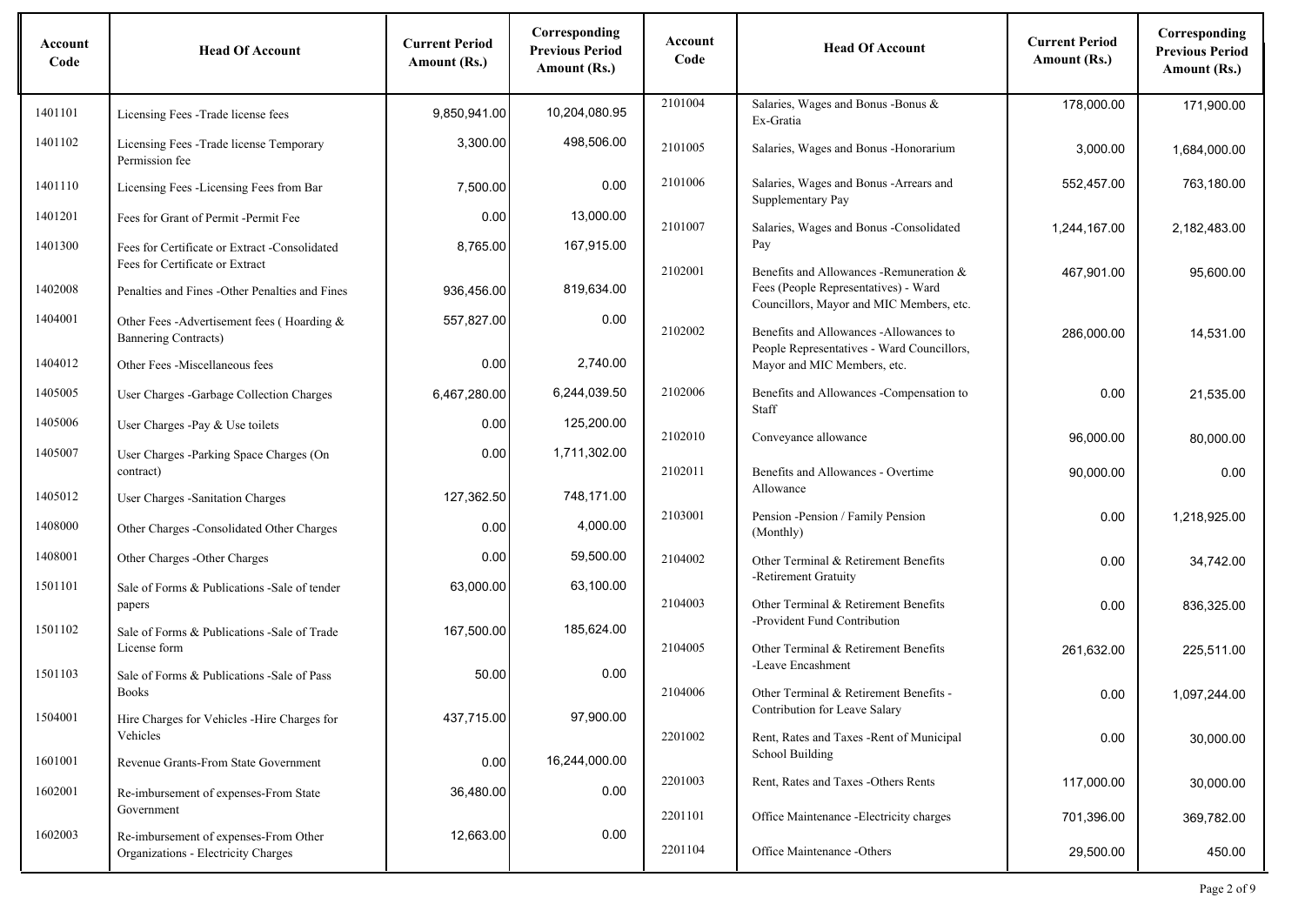| Account<br>Code | <b>Head Of Account</b>   | <b>Current Period</b><br>Amount (Rs.) | Corresponding<br><b>Previous Period</b><br>Amount (Rs.) | Account<br>Code | <b>Head Of Account</b>                                                       | <b>Current Period</b><br>Amount (Rs.) | Corresponding<br><b>Previous Period</b><br>Amount (Rs.) |
|-----------------|--------------------------|---------------------------------------|---------------------------------------------------------|-----------------|------------------------------------------------------------------------------|---------------------------------------|---------------------------------------------------------|
| 1701001         | Interest -Fixed deposits | 739,789.00                            | 0.00                                                    | 2201201         | Communication Expenses-Telephone and                                         | 77,149.00                             | 78,861.00                                               |
| 1701008         | Interest -Other Interest | 275,485.00                            | 289,753.00                                              |                 | Mobile expenses                                                              |                                       |                                                         |
|                 |                          | 24,541,103.50                         | 48,740,363.45                                           | 2201203         | Communication Expenses-Postage and<br>Courier expenses                       | 15,526.00                             | 7,960.00                                                |
|                 |                          |                                       |                                                         | 2202001         | Books & Periodicals -Magazines                                               | 12,355.00                             | 2,330.00                                                |
|                 |                          |                                       |                                                         | 2202002         | Books & Periodicals -Newspapers                                              | 19,195.00                             | 25,529.00                                               |
|                 |                          |                                       |                                                         | 2202101         | Printing and Stationery -Printing expenses                                   | 127,655.00                            | 169,127.00                                              |
|                 |                          |                                       |                                                         | 2202102         | Printing and Stationery -Stationery                                          | 108,063.00                            | 170,458.00                                              |
|                 |                          |                                       |                                                         | 2202103         | Printing and Stationery -Computer stationery<br>and consumables              | 89,253.00                             | 49,704.00                                               |
|                 |                          |                                       |                                                         | 2203001         | Travelling & Conveyance - Conveyance<br>expenses                             | 238,048.00                            | 18,816.00                                               |
|                 |                          |                                       |                                                         | 2203002         | Travelling & Conveyance -Fuel, Petrol and<br>Diesel                          | 761,406.00                            | 840,148.00                                              |
|                 |                          |                                       |                                                         | 2203004         | Travelling & Conveyance - Tours & Travels                                    | 2,550,450.00                          | 449,445.00                                              |
|                 |                          |                                       |                                                         | 2204001         | Insurance - Vehicle Insurance                                                | 0.00                                  | 95,670.00                                               |
|                 |                          |                                       |                                                         | 2205002         | Audit Fees - External Audit Fees                                             | 13,483.00                             | 26,966.00                                               |
|                 |                          |                                       |                                                         | 2206001         | Advertisement and Publicity -Guest<br>entertainment expenses                 | 0.00                                  | 11,409.00                                               |
|                 |                          |                                       |                                                         | 2206002         | Advertisement and Publicity -Advertisement<br>expenses                       | 234,586.00                            | 98,765.00                                               |
|                 |                          |                                       |                                                         | 2206004         | Advertisement and Publicity -Website and<br><b>Internet Related Expenses</b> | 90,337.00                             | 2,150.00                                                |
|                 |                          |                                       |                                                         | 2206101         | Membership & subscriptions -Expenses for<br>Membership & subscriptions       | 20,000.00                             | 20,000.00                                               |
|                 |                          |                                       |                                                         | 2208001         | Other Administrative Expenses-Expenses for<br>Meeting                        | 208,513.00                            | 224,175.00                                              |
|                 |                          |                                       |                                                         | 2208002         | Other Administrative Expenses-Expenses for<br>Training                       | 380,440.00                            | 29,480.00                                               |
|                 |                          |                                       |                                                         | 2208003         | Other Administrative<br>Expenses-Miscellaneous expenses                      | 0.00                                  | 27,870.00                                               |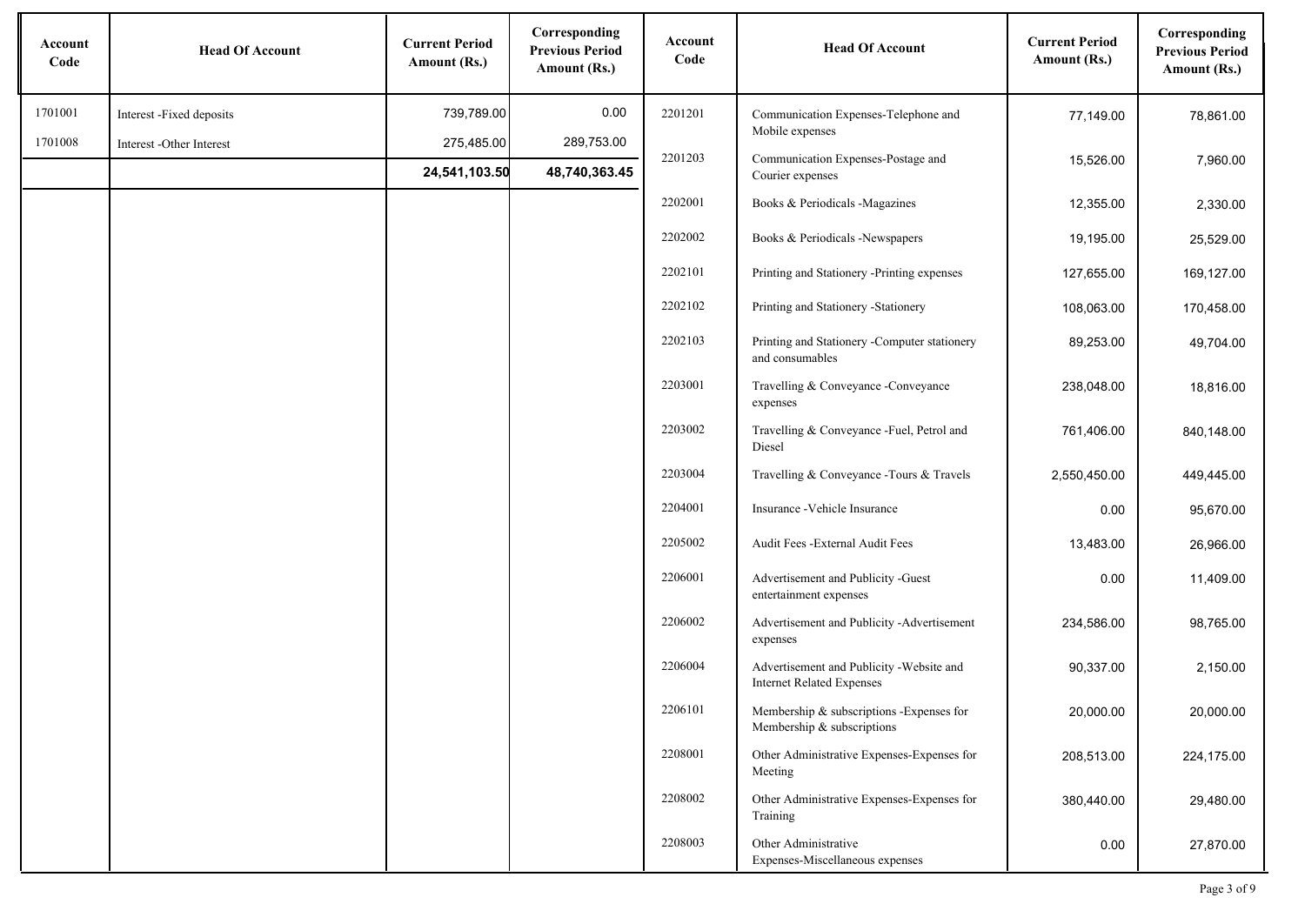| Account<br>Code | <b>Head Of Account</b> | <b>Current Period</b><br>Amount (Rs.) | Corresponding<br><b>Previous Period</b><br>Amount (Rs.) | Account<br>Code | <b>Head Of Account</b>                                                  | <b>Current Period</b><br>Amount (Rs.) | Corresponding<br><b>Previous Period</b><br>Amount (Rs.) |
|-----------------|------------------------|---------------------------------------|---------------------------------------------------------|-----------------|-------------------------------------------------------------------------|---------------------------------------|---------------------------------------------------------|
|                 |                        |                                       |                                                         | 2208004         | Other Administrative Expenses-Medical<br>Re-imbursement                 | 632,602.00                            | 675,273.00                                              |
|                 |                        |                                       |                                                         | 2208005         | Other Administrative Expenses-Data Entry<br><b>Operator Charges</b>     | 0.00                                  | 7,667.00                                                |
|                 |                        |                                       |                                                         | 2208009         | Other Administrative Expenses - Motor<br>Vehicle Tax                    | 92,871.00                             | 55,080.00                                               |
|                 |                        |                                       |                                                         | 2301001         | Power & Fuel -Consumption of Diesel and<br>Petrol                       | 665,470.00                            | 1,440,786.00                                            |
|                 |                        |                                       |                                                         | 2303006         | Consumption of Stores -Sanitary &<br>Conservancy Store                  | 3,500.00                              | 0.00                                                    |
|                 |                        |                                       |                                                         | 2304002         | Hire Charges - Hire Charges of Vehicles                                 | 0.00                                  | 30,025.00                                               |
|                 |                        |                                       |                                                         | 2305001         | Repairs & maintenance -Infrastructure<br>Assets - Roads & Bridges       | 0.00                                  | 400.00                                                  |
|                 |                        |                                       |                                                         | 2305005         | Repairs & maintenance -Infrastructure<br>Assets -Storm Water Drains     | 0.00                                  | 48,197.00                                               |
|                 |                        |                                       |                                                         | 2305104         | Repairs & maintenance -Civic Amenities<br>-Parking Lots                 | 0.00                                  | 179,280.00                                              |
|                 |                        |                                       |                                                         | 2305105         | Repairs & maintenance -Civic Amenities<br>-Markets & Complexes          | 21,397.00                             | 10,250.00                                               |
|                 |                        |                                       |                                                         | 2305303         | Repairs & maintenance -Vehicles -SWM<br>Vehicles                        | 279,551.00                            | 138,588.00                                              |
|                 |                        |                                       |                                                         | 2305305         | Repairs & maintenance - Vehicles - Office<br>Vehicles                   | 128,044.00                            | 135,419.00                                              |
|                 |                        |                                       |                                                         | 2305901         | Repairs & maintenance -Others -Furniture &<br>Fixture                   | 15,780.00                             | 200.00                                                  |
|                 |                        |                                       |                                                         | 2305902         | Repairs & maintenance -Others -Electrical<br>Appliances                 | 5,420.00                              | 0.00                                                    |
|                 |                        |                                       |                                                         | 2305903         | Repairs & maintenance -Others -Office<br>Equipments                     | 0.00                                  | 3,000.00                                                |
|                 |                        |                                       |                                                         | 2305907         | Repairs & maintenance -Others -Computers<br>and Accessories             | 25,000.00                             | 2,600.00                                                |
|                 |                        |                                       |                                                         | 2308003         | Other operating & maintenance expenses<br>-Garbage & Clearance expenses | 190,600.00                            | 224,181.00                                              |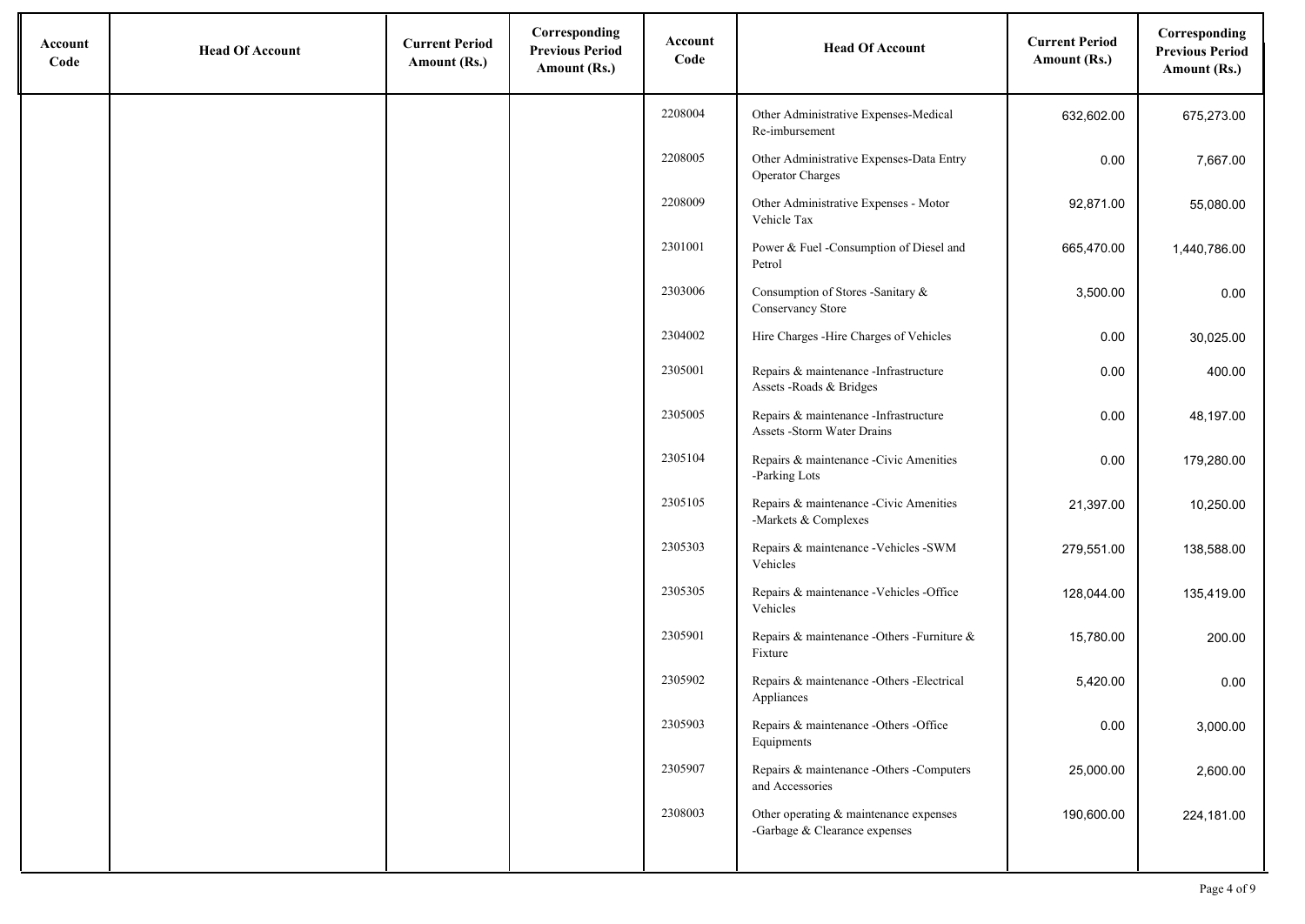| Account<br>Code | <b>Head Of Account</b>                                                                  | <b>Current Period</b><br>Amount (Rs.) | Corresponding<br><b>Previous Period</b><br>Amount (Rs.) | Account<br>Code | <b>Head Of Account</b>                                                                              | <b>Current Period</b><br>Amount (Rs.) | Corresponding<br><b>Previous Period</b><br>Amount (Rs.) |
|-----------------|-----------------------------------------------------------------------------------------|---------------------------------------|---------------------------------------------------------|-----------------|-----------------------------------------------------------------------------------------------------|---------------------------------------|---------------------------------------------------------|
|                 |                                                                                         |                                       |                                                         | 2308004         | Other operating & maintenance expenses<br>-Pesticide at Compost Plant, Martam                       | 105,000.00                            | 18,850.00                                               |
|                 |                                                                                         |                                       |                                                         | 2308008         | Other operating & maintenance expenses -<br>Disposal of Pauper Dead Bodies                          | 63,840.00                             | 0.00                                                    |
|                 |                                                                                         |                                       |                                                         | 2405001         | Interest on Loans from Banks & Other<br>Financial Institutions -Interest on Loan from<br>Banks etc. | 3,617.00                              | 0.00                                                    |
|                 |                                                                                         |                                       |                                                         | 2407001         | Bank Charges - Cheque Dishonour Charges                                                             | 0.00                                  | 112.36                                                  |
|                 |                                                                                         |                                       |                                                         | 2407003         | Bank Charges -Bank Charges and other<br><b>Commission Charges</b>                                   | 0.00                                  | 58.18                                                   |
|                 |                                                                                         |                                       |                                                         | 2408001         | Other Finance Expenses -Discount on Early /<br>Prompt Payments of Taxes (Rebate)                    | 69,562.00                             | 0.00                                                    |
|                 |                                                                                         |                                       |                                                         | 2502001         | Own Programme -Festival Grants                                                                      | 0.00                                  | 25,000.00                                               |
|                 |                                                                                         |                                       |                                                         | 2502006         | Own Programme -Donations etc.                                                                       | 70,000.00                             | 0.00                                                    |
|                 |                                                                                         |                                       |                                                         | 2502007         | Own Programme -Miscellaneous Programme<br>Expenses                                                  | 25,000.00                             | 45,600.00                                               |
|                 |                                                                                         |                                       |                                                         | 2502009         | Own Program - Public Awareness                                                                      | 500,000.00                            | 0.00                                                    |
|                 |                                                                                         |                                       |                                                         | 2502101         | Scheme Programme -SJSRY Wages                                                                       | 0.00                                  | 30,650.00                                               |
|                 |                                                                                         |                                       |                                                         | 2502102         | Scheme Programme -SJSRY Other Expenses                                                              | 0.00                                  | 361,900.00                                              |
|                 |                                                                                         |                                       |                                                         |                 |                                                                                                     | 12,374,607.00                         | 17,567,425.54                                           |
|                 | <b>Non-Operating Receipts</b>                                                           |                                       |                                                         |                 | <b>Non-Operating Payments</b>                                                                       |                                       |                                                         |
| 1201004         | Taxes & Duties Collected by Other<br>Governments-Professional Tax (State<br>Government) | 14,641,500.00                         | 0.00                                                    | 2856002         | Refund of Other - Revenues - Rent                                                                   | 322,869.00                            | 0.00                                                    |
| 1602004         | Re-imbursement of Expenses - From Other<br>Organisations - Others                       | 105,206.00                            | 0.00                                                    | 3202008         | State Government -Others                                                                            | 0.00                                  | 2,163,014.00                                            |
| 1718001         | Other Interest -Interest from other receivables                                         | 1,750.00                              | 0.00                                                    | 3501000         | Creditors -Consolidated Creditors                                                                   | 108,939.00                            | 0.00                                                    |
| 1805001         | Unclaimed Refund Payable/ Liabilities Written<br>Back -Lapsed / Stale Cheque            | 0.00                                  | 50,467.00                                               | 3501001         | Creditors -Suppliers Control Account                                                                | 10,904,463.00                         | 6,755,675.00                                            |
|                 |                                                                                         |                                       |                                                         | 3501002         | Creditors -Contractors Control Account                                                              | 261,080.00                            | 416,819.00                                              |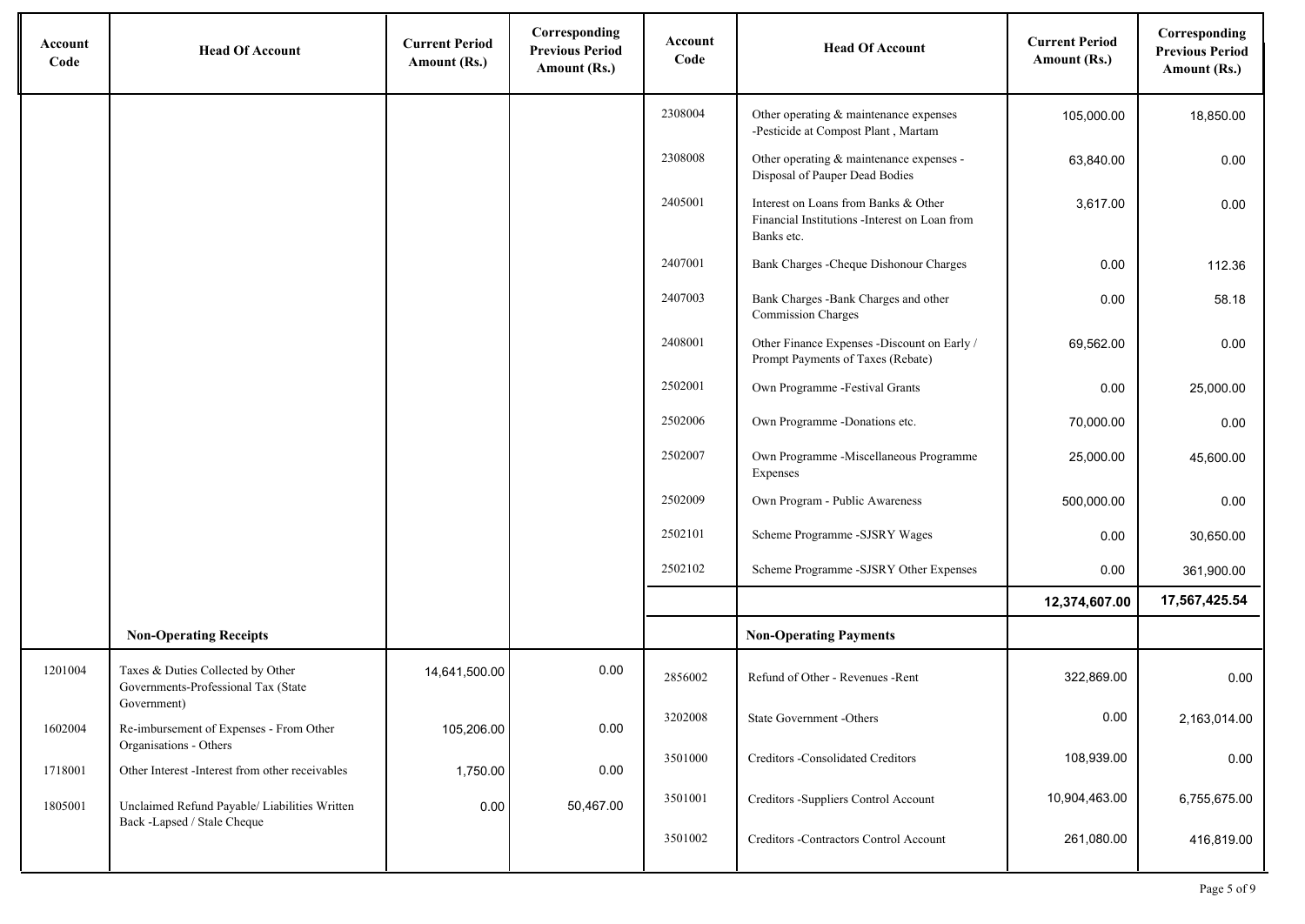| Account<br>Code | <b>Head Of Account</b>                                                             | <b>Current Period</b><br>Amount (Rs.) | Corresponding<br><b>Previous Period</b><br>Amount (Rs.) | Account<br>Code | <b>Head Of Account</b>                                       | <b>Current Period</b><br>Amount (Rs.) | Corresponding<br><b>Previous Period</b><br>Amount (Rs.) |
|-----------------|------------------------------------------------------------------------------------|---------------------------------------|---------------------------------------------------------|-----------------|--------------------------------------------------------------|---------------------------------------|---------------------------------------------------------|
| 1808000         | Miscellaneous Income -Consolidated<br>Miscellaneous Income                         | 0.00                                  | 600.00                                                  | 3501003         | Creditors - Expenses Payable                                 | 1,669,474.00                          | 2,595,110.00                                            |
| 1854004         | Other Income - Arrear Sanitation Fees                                              | 724,794.00                            | 0.00                                                    | 3501005         | Creditors -Payables against specific grants                  | 58,400.00                             | 0.00                                                    |
| 1854005         | Other Income - Arrear Garbage Collection Fees                                      | 69,240.00                             | 0.00                                                    |                 |                                                              |                                       |                                                         |
| 3201003         | Central Government -13 th Finance<br>Commission                                    | 193,741.00                            | 1,679,097.00                                            | 3501010         | Creditors -Payables against Scheme Expenses                  | 269,550.00                            | 103.385.00                                              |
| 3201009         | Central Government -SJSRY                                                          | 94,151.00                             | 1,845,957.00                                            | 3501101         | Employee Liabilities -Salary Payable (staff and<br>officers) | 10,822,766.00                         | 9,078,542.00                                            |
| 3201013         | Central Government -National Rural Health<br>Mission                               | 0.00                                  | 975,000.00                                              | 3501102         | Employee Liabilities - Wages Payable<br>(labourers)          | 5,864,191.00                          | 2,401,589.00                                            |
| 3201014         | Central Government -Other Miscellaneous<br>Grants                                  | 1,726.00                              | 14,916.00                                               | 3501104         | Employee Liabilities -Provident Fund Payable                 | 1,103,520.00                          | 54,699.00                                               |
| 3202003         | State Government -JNNURM - BSUP                                                    | 185.921.00                            | 7,255.00                                                | 3501105         | Employee Liabilities -Pension Liabilities                    | 2,248,043.00                          | 146,320.00                                              |
| 3202005         | State Government -Land Revenue & Disaster<br>Management                            | 783,967.00                            | 24,510.00                                               | 3501106         | Employee Liabilities - Welfare Funds Liability               | 0.00                                  | 16,052.00                                               |
| 3202008         | State Government -Others                                                           | 117,519.00                            | 0.00                                                    | 3501110         | Employee Liabilities - Other Liabilities                     | 63,735.00                             | 652,589.00                                              |
| 3204000         | <b>Financial Institutions - Consolidated Grants</b><br>from Financial Institutions | 0.00                                  | 600,000.00                                              | 3502001         | Recoveries payable -P.F. Deductions                          | 1,657,300.00                          | 2,029,271.00                                            |
| 3305001         | Loans from Banks and Other Financial<br><b>Institutions - Loans from Banks</b>     | 8,000,000.00                          | 0.00                                                    | 3502002         | Recoveries payable -Insurance Premium<br>Deductions          | 591,255.00                            | 629,294.00                                              |
| 3401002         | From Contractors/Suppliers -Security Deposit<br>- Municipal Fund                   | 3,324,558.00                          | 3,694,563.00                                            | 3502005         | Recoveries payable -Profession Tax Deduction                 | 63,950.00                             | 63,575.00                                               |
| 3408001         | From Others -RTI Fees                                                              | 0.00                                  | 30.00                                                   | 3502006         | Recoveries payable -TDS - Employees                          | 219,011.00                            | 114,583.00                                              |
| 3408002         | From Others - From Other Agencies                                                  | 1,125,000.00                          | 0.00                                                    | 3502008         | Recoveries payable - Vat Deduction                           | 852,568.00                            | 748,967.00                                              |
| 3502020         | Recoveries payable - EPF Deduction                                                 | 0.00                                  | 65,527.00                                               |                 |                                                              |                                       |                                                         |
| 3504113         | Advance Collection of Revenues - Advance<br>Receipts - License Fees Year 1         | 1,546,096.00                          | 1,883,930.55                                            | 3502009         | Recoveries payable -TDS - Contractors                        | 24,767.00                             | 5,854.00                                                |
| 3504114         | Advance Collection of Revenues - Advance<br>Receipts - License Fees Year 2         | 1,478,825.00                          | 0.00                                                    | 3502013         | Recoveries payable -Vat Deduction - Scheme<br>expenses       | 10,429.00                             | 5,192.00                                                |
| 3504115         | Advance Collection of Revenues - Advance<br>Receipts - License Fees Year 3         | 489,200.00                            | 0.00                                                    | 3502015         | Recoveries payable -Labour Cess- Contractors                 | 82,756.00                             | 79,182.00                                               |
| 3504116         | Advance Collection of Revenues - Advance<br>Receipts - License Fees Year 4         | 467,350.00                            | 0.00                                                    | 3502016         | Recoveries payable -Bank Loan                                | 3,296,289.00                          | 2,841,620.00                                            |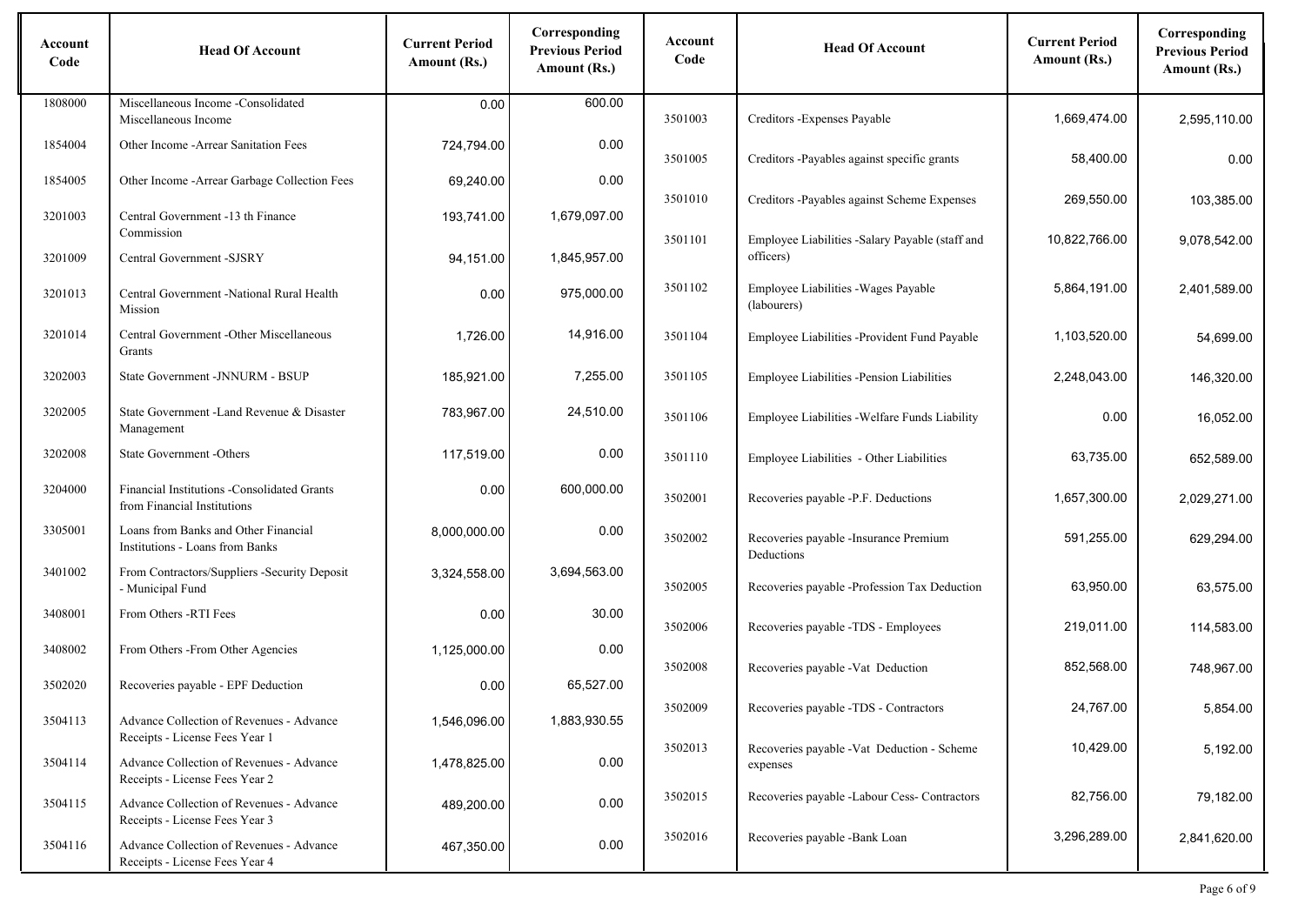| Account<br>Code | <b>Head Of Account</b>                                                                | <b>Current Period</b><br>Amount (Rs.) | Corresponding<br><b>Previous Period</b><br>Amount (Rs.) | Account<br>Code | <b>Head Of Account</b>                                                                     | <b>Current Period</b><br>Amount (Rs.) | Corresponding<br><b>Previous Period</b><br>Amount (Rs.) |
|-----------------|---------------------------------------------------------------------------------------|---------------------------------------|---------------------------------------------------------|-----------------|--------------------------------------------------------------------------------------------|---------------------------------------|---------------------------------------------------------|
| 3504118         | Advance Collection of Revenues - Advance<br>Receipts - Other Revenues                 | 3,980,101.00                          | 0.00                                                    | 3502017         | Recoveries payable -Group Insurance /Salary<br>Saving scheme                               | 53,715.00                             | 40,600.00                                               |
| 3504119         | Advance Collection of Revenues - Advance<br>Receipts - Garbage Collection Fees Year 1 | 586,401.00                            | 558,095.50                                              | 3502018         | Recoveries payable -Other Deductions                                                       | 357,426.00                            | 377,615.00                                              |
| 3504120         | Advance Collection of Revenues - Advance<br>Receipts - Garbage Collection Fees Year 2 | 566,921.00                            | 0.00                                                    | 3502019         | Recoveries payable - CPF Deduction                                                         | 80,254.00                             | 0.00                                                    |
| 3504121         | Advance Collection of Revenues - Advance<br>Receipts - Garbage Collection Fees Year 3 | 206,653.00                            | 0.00                                                    | 3502020         | Recoveries payable - EPF Deduction                                                         | 945,631.00                            | 0.00                                                    |
| 3504122         | Advance Collection of Revenues - Advance<br>Receipts - Garbage Collection Fees Year 4 | 192,600.00                            | 0.00                                                    | 3601000         | Provisions for Expenses -Consolidated<br>Provision for Expenses                            | 204,103.00                            | 199,948.00                                              |
| 3504123         | Advance Collection of Revenues - Advance<br>Receipts - Sanitation Fees Year 1         | 33,787.50                             | 70,284.00                                               | 4102003         | <b>Buildings -Market Building</b>                                                          | 0.00                                  | 221,665.00                                              |
| 3504124         | Advance Collection of Revenues - Advance<br>Receipts - Sanitation Fees Year 2         | 27,651.00                             | 0.00                                                    | 4106002         | Office & Other Equipments - Computers                                                      | 55,000.00                             | 0.00                                                    |
| 3504125         | Advance Collection of Revenues - Advance<br>Receipts - Sanitation Fees Year 3         | 24,100.00                             | 0.00                                                    | 4106008         | Office & Other Equipments -Office Machines                                                 | 4,800.00                              | 2,300.00                                                |
| 3504126         | Advance Collection of Revenues - Advance<br>Receipts - Sanitation Fees Year 4         | 2,125.00                              | 0.00                                                    | 4106009         | and Equipment<br>Office & Other Equipments -Others                                         | 0.00                                  | 5,040.00                                                |
| 4313006         | Receivable for Fees & User Charges -License<br>Fees Receivable - Current Year         | 1,600.00                              | 0.00                                                    | 4107003         | Furniture, Fixtures, Fittings and Electrical                                               | 21,820.00                             | 0.00                                                    |
| 4602001         | Loans to Employee against GPF - Employees<br>(Staff)                                  | 265,000.00                            | 461,000.00                                              | 4107004         | Appliances - Electrical Items and Fittings<br>Furniture, Fixtures, Fittings and Electrical | 29,100.00                             | 0.00                                                    |
|                 |                                                                                       | 39,237,483.50                         | 11,931,232.05                                           |                 | Appliances -Others                                                                         |                                       |                                                         |
|                 |                                                                                       |                                       |                                                         | 4208001         | Other Investments - Fixed Deposits with Banks                                              | 6,236,224.00                          | 28,000,000.00                                           |
|                 |                                                                                       |                                       |                                                         | 4601004         | Loans and advances to employees -Advance<br>for Festivals                                  | 174,250.00                            | 215,500.00                                              |
|                 |                                                                                       |                                       |                                                         | 4601007         | Loans and advances to employees - Temporary<br>Advances (For Official Purpose)             | 2,012,000.00                          | 2,064,098.00                                            |
|                 |                                                                                       |                                       |                                                         | 4602002         | Loans to Employee against GPF - Employees<br>(Labour)                                      | 0.00                                  | 259,000.00                                              |
|                 |                                                                                       |                                       |                                                         | 4604001         | Advance to Suppliers and contractors -Public<br>Works/Assets                               | 1,550,000.00                          | 0.00                                                    |
|                 |                                                                                       |                                       |                                                         | 4605001         | Advance to others -Mobilization Advances                                                   | 0.00                                  | 21,500.00                                               |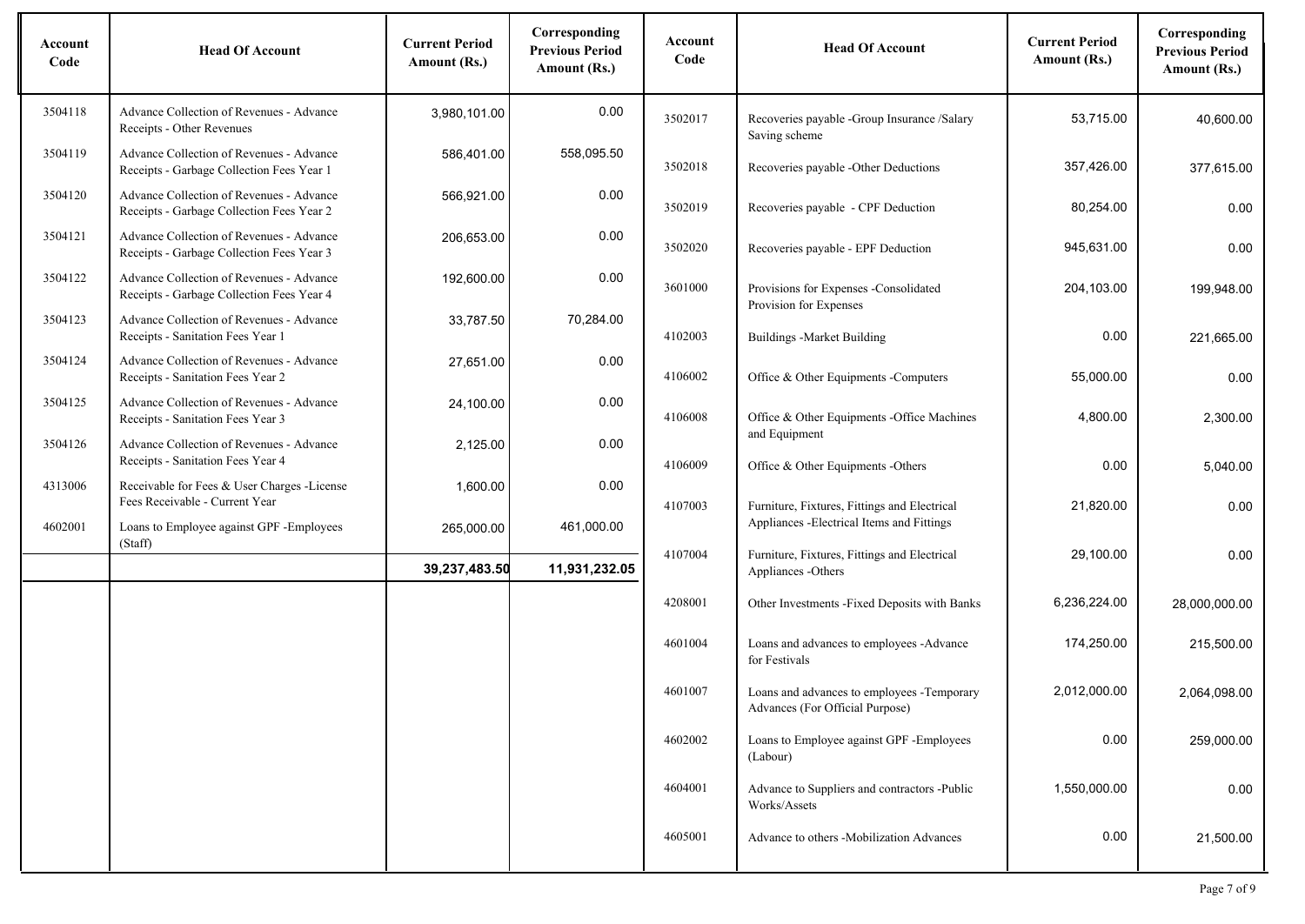| Account<br>Code | <b>Head Of Account</b> | <b>Current Period</b><br>Amount (Rs.) | Corresponding<br><b>Previous Period</b><br>Amount (Rs.) | Account<br>Code | <b>Head Of Account</b>                     | <b>Current Period</b><br>Amount (Rs.) | Corresponding<br><b>Previous Period</b><br>Amount (Rs.) |
|-----------------|------------------------|---------------------------------------|---------------------------------------------------------|-----------------|--------------------------------------------|---------------------------------------|---------------------------------------------------------|
|                 |                        |                                       |                                                         | 4605003         | Advance to others -Advance against Schemes | 687,750.00                            | 0.00                                                    |
|                 |                        |                                       |                                                         | 4605004         | Advance to others - Advance to Councillors | 0.00                                  | 175,000.00                                              |
|                 |                        |                                       |                                                         |                 |                                            | 52,907,428.00                         | 62,483,598.00                                           |
|                 |                        |                                       |                                                         |                 |                                            |                                       |                                                         |
|                 |                        |                                       |                                                         |                 | <b>Closing Balances #</b>                  |                                       |                                                         |
|                 |                        |                                       |                                                         | 4501001         | Cash in hand                               | 0.00                                  | 74,590.00                                               |
|                 |                        |                                       |                                                         | 4501003         | Cheques in hand                            | 0.00                                  | 0.00                                                    |
|                 |                        |                                       |                                                         | 4502001         | Oriental Bank of Commerce -A/c No 1602     | 48,599.00                             | 46,713.00                                               |
|                 |                        |                                       |                                                         | 4502201         | Axis Bank - Revenue Account                | 1,393,819.32                          | 132,030.32                                              |
|                 |                        |                                       |                                                         | 4502202         | Axis Bank (4457) - BRGF                    | 44,246.00                             | 42,520.00                                               |
|                 |                        |                                       |                                                         | 4502203         | Axis Bank (1710) - Expenses Account        | 2,841,304.64                          | 5,714,658.64                                            |
|                 |                        |                                       |                                                         | 4502204         | Allahabad Bank 5016104099-1                | 10,562.00                             | 0.00                                                    |
|                 |                        |                                       |                                                         | 4504201         | Axis Bank (5936) - SJSRY                   | 2,170,027.00                          | 2,444,176.00                                            |
|                 |                        |                                       |                                                         | 4504202         | Axis Bank (6275) - Disaster Management     | 1,133,677.00                          | 580,710.00                                              |
|                 |                        |                                       |                                                         | 4504203         | Axis Bank (8064) - GMC Relief Fund         | 8,338.00                              | 1,251,819.00                                            |
|                 |                        |                                       |                                                         | 4504204         | Axis Bank (6267) - BSUP                    | 2,688,826.00                          | 1,749,371.00                                            |
|                 |                        |                                       |                                                         | 4504205         | HDFC (0282) - 13th FC Grant                | 193,741.00                            | 0.00                                                    |
|                 |                        |                                       |                                                         |                 |                                            | 10,533,139.96                         | 12,036,587.96                                           |
|                 |                        |                                       |                                                         |                 |                                            |                                       |                                                         |
|                 |                        |                                       |                                                         |                 |                                            |                                       |                                                         |
|                 |                        |                                       |                                                         |                 |                                            |                                       |                                                         |